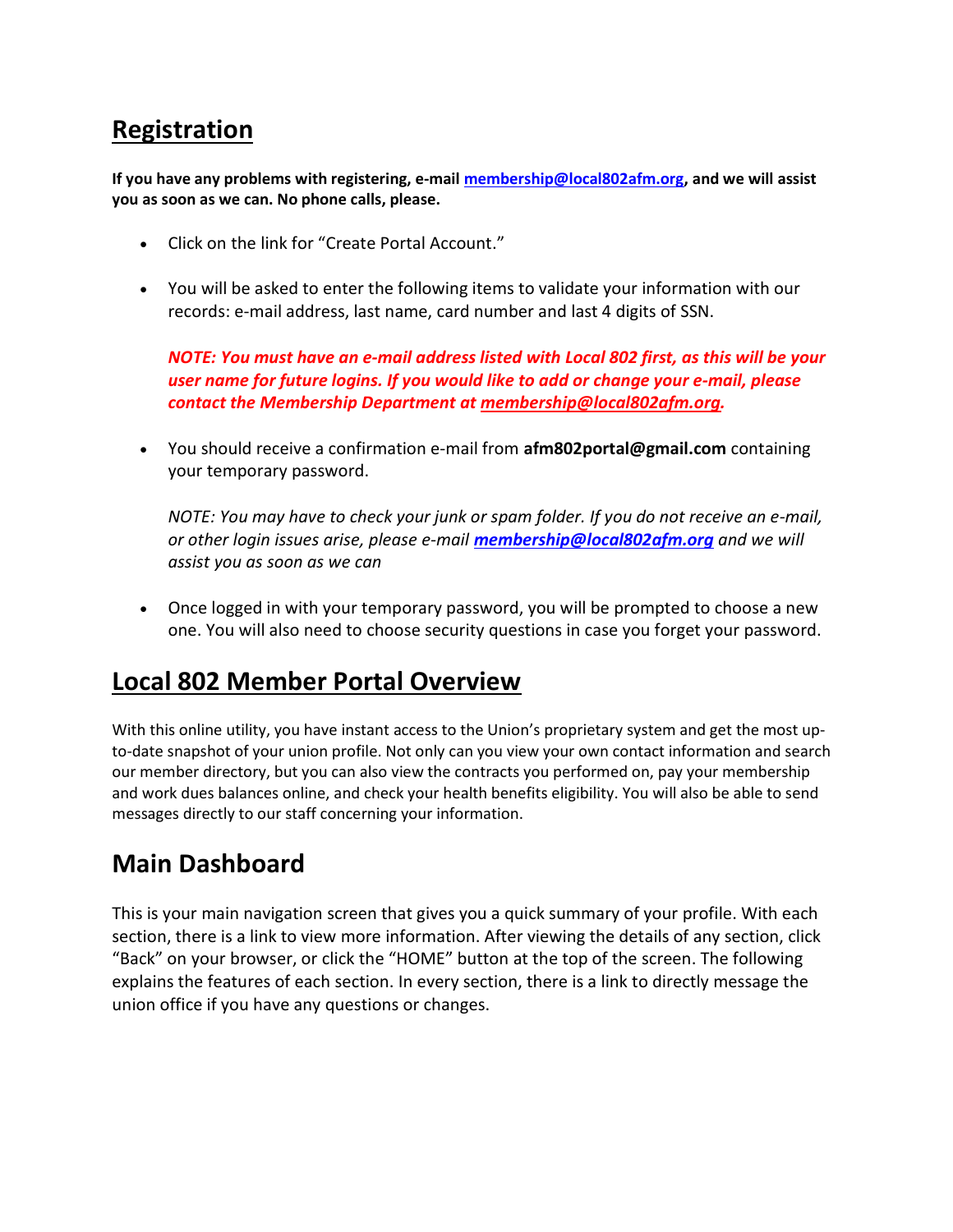## Directory Search

You can access the directory search by clicking the Directory button at the top of the screen. It runs similarly to the Local 802 website search. Members can search for other active members by any combination of instrument, name and/or geographic location. Simply type the criteria you want to search for and click Filter.

# Messaging

You can instantly send messages to the Union by using the links on detail pages, or by clicking the Messages button at the top of the screen. When composing a message, be sure to include the correct category to ensure that your message goes to the right department. The system will keep track of your sent items, but responses from the Union will go to your e-mail account.

# Account Info

This section provides a view of your contact and statistical information, as well as your instrument listing. There is also an option to change your password for the portal. Send a message to the Membership Dept. or e-mail membership@local802afm.org if your information is incorrect.

## Union Dues Info

This section provides a breakdown of all of your payments of membership dues made to the union, as well as your outstanding balance and paid thru date. Detailed listing includes all penalty fees paid, discounts, and contributions to ERF, Tempo, etc.

Members can also pay their membership dues online through PayPal with no additional fees. See Quick Guide to Online Dues Payments for details

## Work Dues Info

This section contains a listing of engagements for which you currently owe work dues. Recording work dues are currently processed separately, and are not included in this listing. If you have questions about any contract information, you can directly message the department that handles that engagement type.

Members can also pay their work dues online for live engagements through PayPal with no additional fees. See Quick Guide to Online Work Dues Payments for details